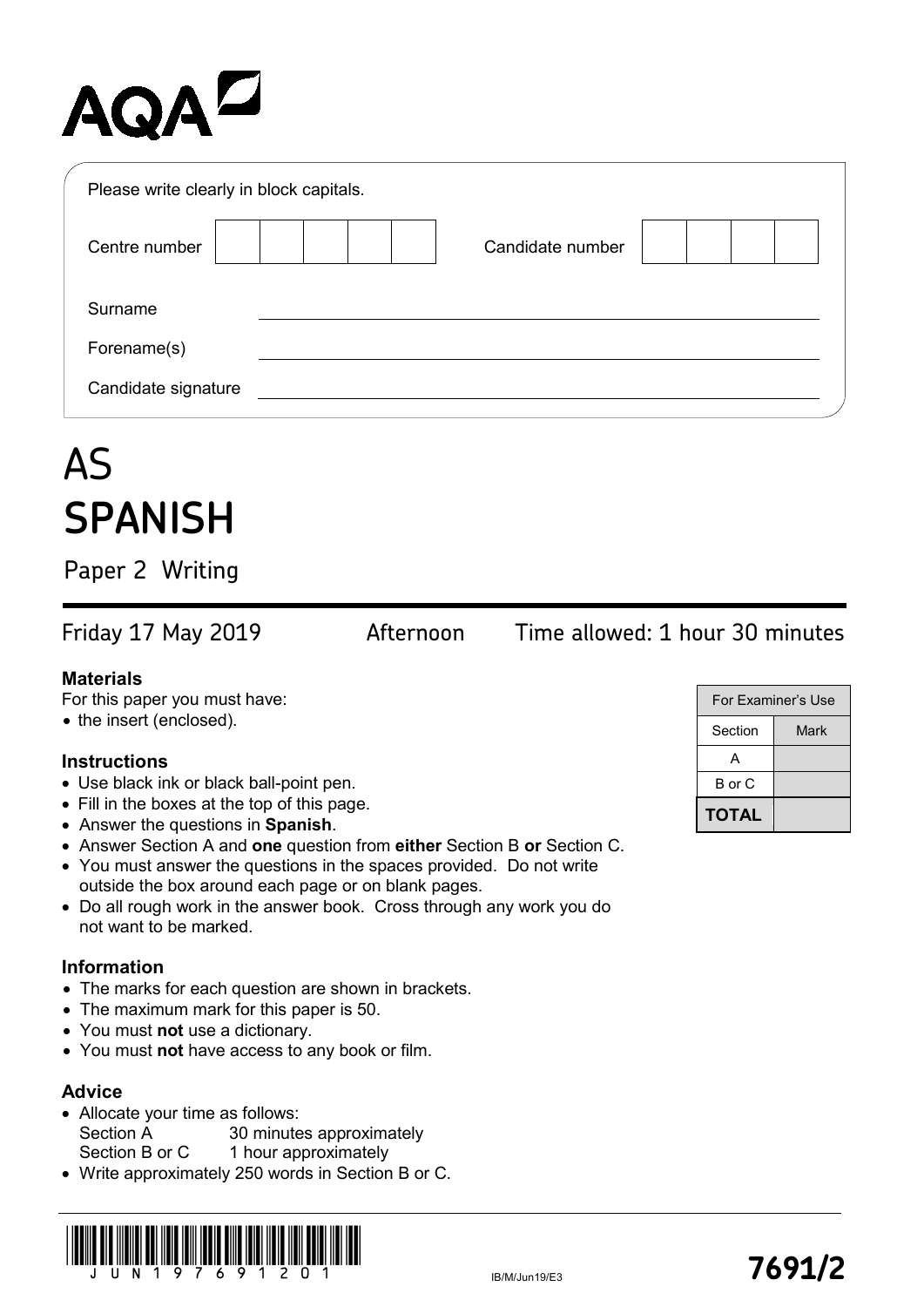| <b>Section A</b>       | Translation into Spanish                                                                                                                                                                                                                                                                                                                     |
|------------------------|----------------------------------------------------------------------------------------------------------------------------------------------------------------------------------------------------------------------------------------------------------------------------------------------------------------------------------------------|
| $\mathbf 0$<br>1.      | Una aplicación popular                                                                                                                                                                                                                                                                                                                       |
|                        | Lee el texto y traduce las frases de abajo al español.                                                                                                                                                                                                                                                                                       |
|                        | La aplicación Wave nos da la oportunidad de compartir nuestra ubicación en tiempo<br>real y facilitar el encuentro entre sus usuarios. Fue diseñada por un equipo español<br>que intentaba crear una aplicación que fuera fácil de usar, sobre todo para la gente<br>que no sabía utilizar bien sus móviles.                                 |
|                        | La funcionalidad de esta aplicación evita que los menores se comuniquen con gente<br>con malas intenciones, porque la ubicación solo se comparte con la gente que sus<br>padres quieren. Los diseñadores indicaron que era importante que la aplicación<br>protegiera a los menores debido a las preocupaciones que la gente tiene con esto. |
| 0<br>1.                | Many parents would like to know how to download this new app for their children.<br>[3 marks]                                                                                                                                                                                                                                                |
|                        |                                                                                                                                                                                                                                                                                                                                              |
|                        |                                                                                                                                                                                                                                                                                                                                              |
| 0<br>$\mathbf{2}$<br>1 | The Spanish creators designed and developed this so that all young people are safe<br>when they go out with friends.<br>[3 marks]                                                                                                                                                                                                            |
|                        |                                                                                                                                                                                                                                                                                                                                              |
|                        |                                                                                                                                                                                                                                                                                                                                              |
|                        |                                                                                                                                                                                                                                                                                                                                              |
|                        |                                                                                                                                                                                                                                                                                                                                              |
|                        |                                                                                                                                                                                                                                                                                                                                              |

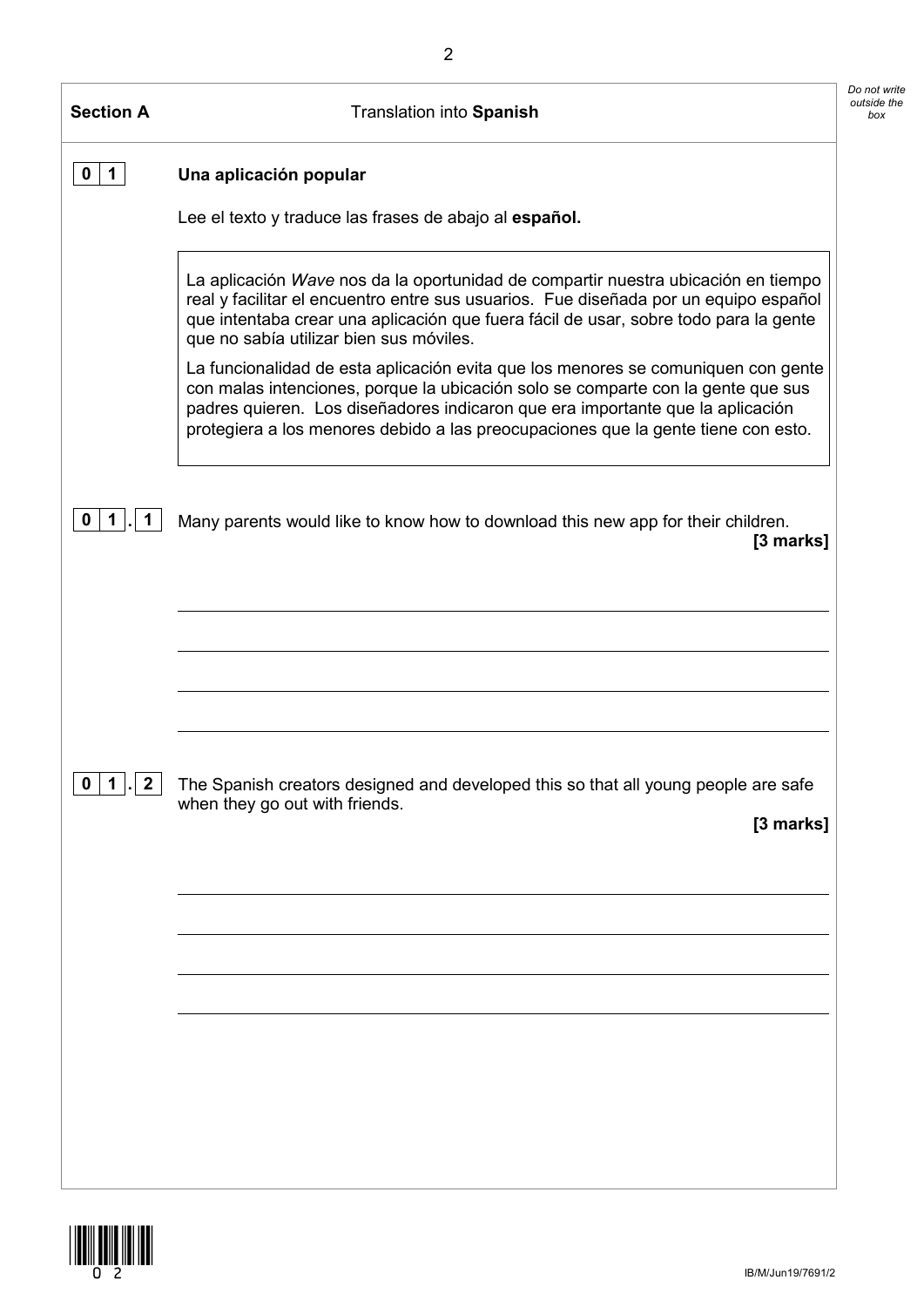**0 1 . 3** Two years ago, the Spanish region of Catalonia introduced a new law to avoid communication between under-age children and strangers. **[4 marks] 0 1 1 4** The company has listened to their users and will add more functions in the future. **[2 marks] END OF SECTION A Turn over for the next section 0 1 . 5** Many people were worried about the advances in mobile phones but this type of technology will protect everyone. **[3 marks]**

**Turn over ►**

3

**15**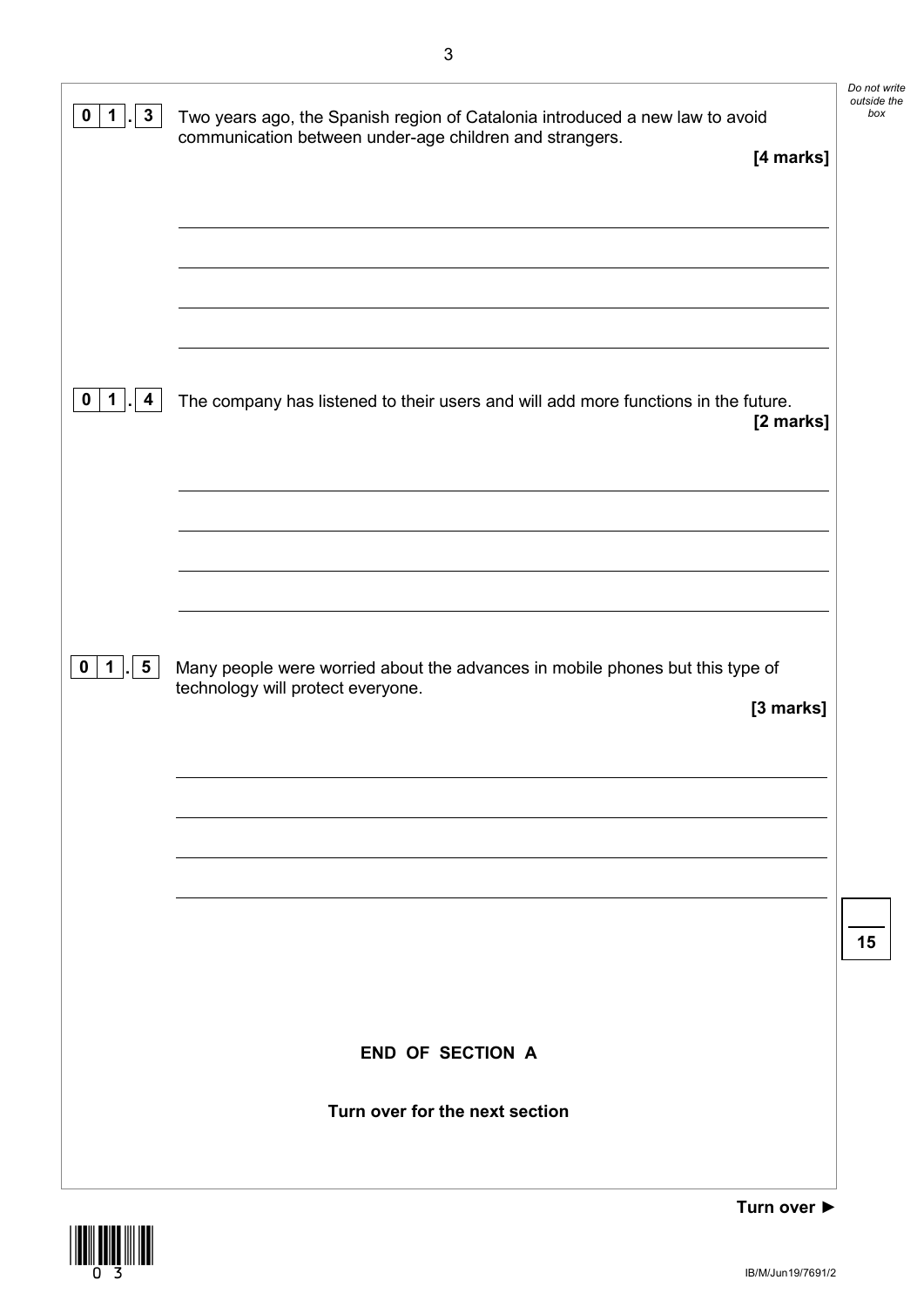| <b>Section B or C</b>                                                                                                    | Do not write<br>outside the<br>box |
|--------------------------------------------------------------------------------------------------------------------------|------------------------------------|
| Please refer to your insert and answer one question from either Section B or C using the answer<br>space below.          |                                    |
| You can use space in this answer book to write an essay plan but cross through any work you do<br>not want to be marked. |                                    |
| Question  <br>Please indicate which optional question you have answered eg Section<br>B<br>0 2 <br>$\vert$ 1<br>$\sim$   |                                    |
| Section<br>Question<br>×                                                                                                 |                                    |
|                                                                                                                          |                                    |
|                                                                                                                          |                                    |
|                                                                                                                          |                                    |
|                                                                                                                          |                                    |
|                                                                                                                          |                                    |
|                                                                                                                          |                                    |
|                                                                                                                          |                                    |
|                                                                                                                          |                                    |
|                                                                                                                          |                                    |
|                                                                                                                          |                                    |
|                                                                                                                          |                                    |
|                                                                                                                          |                                    |
|                                                                                                                          |                                    |

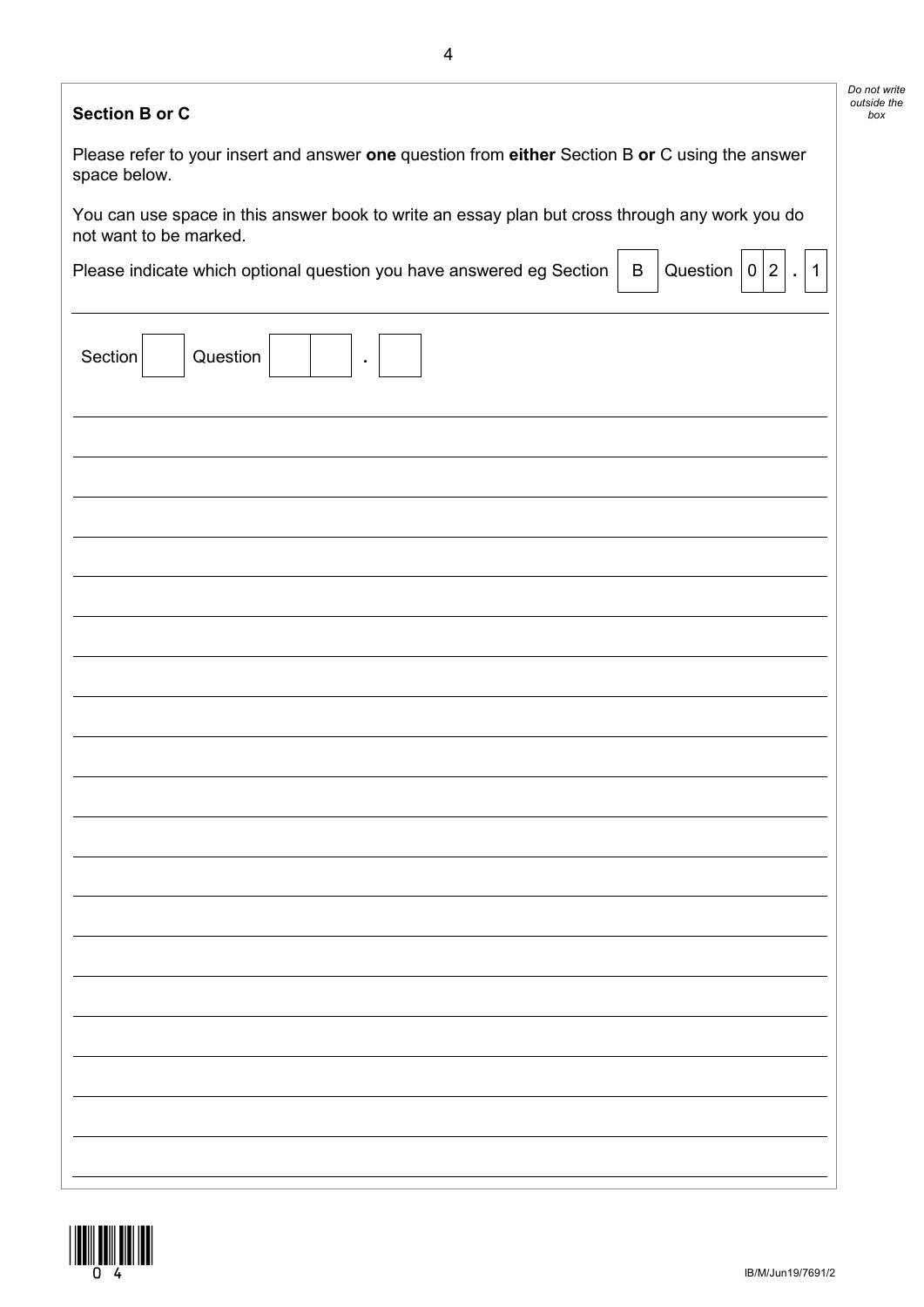

**Turn over ►**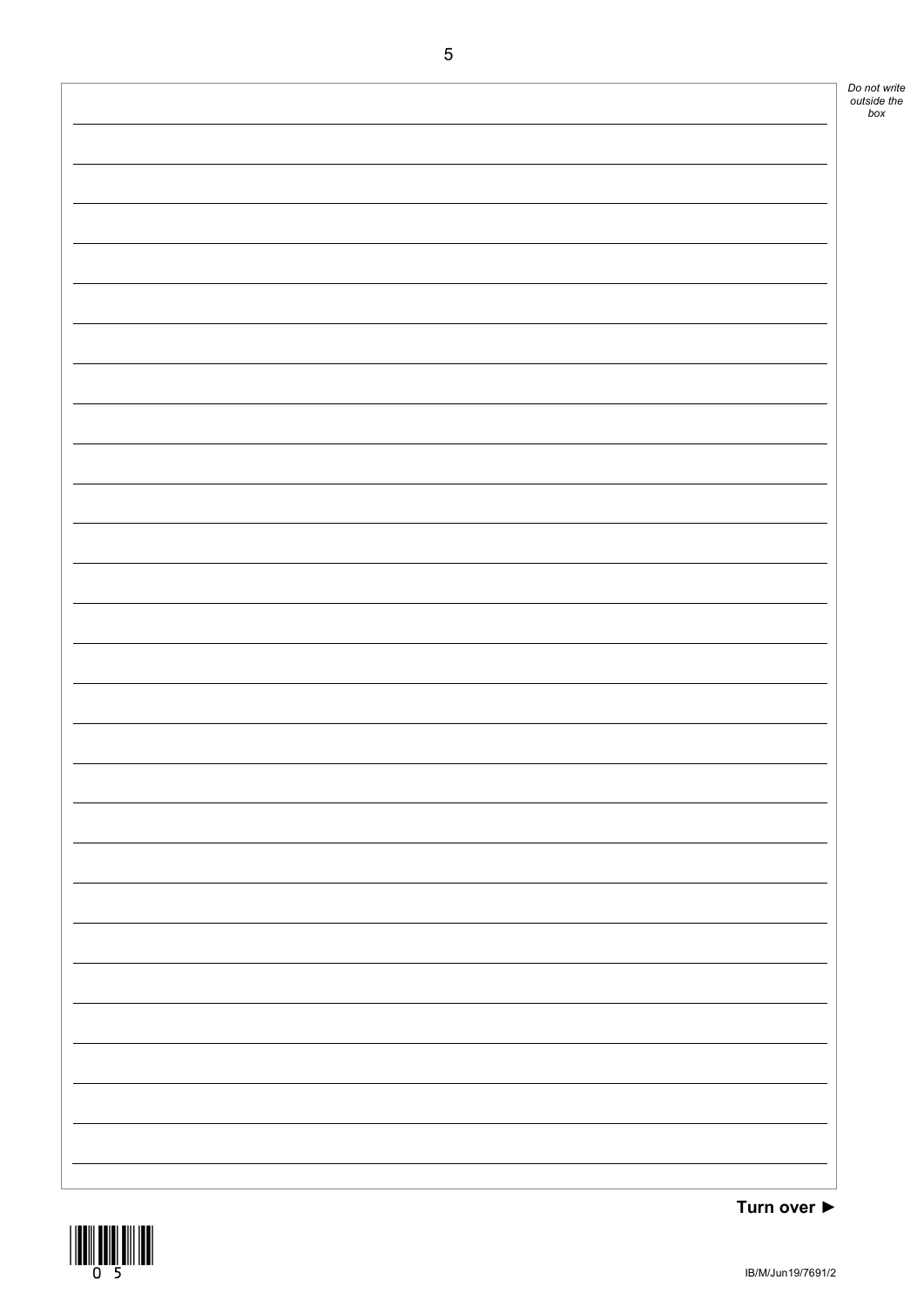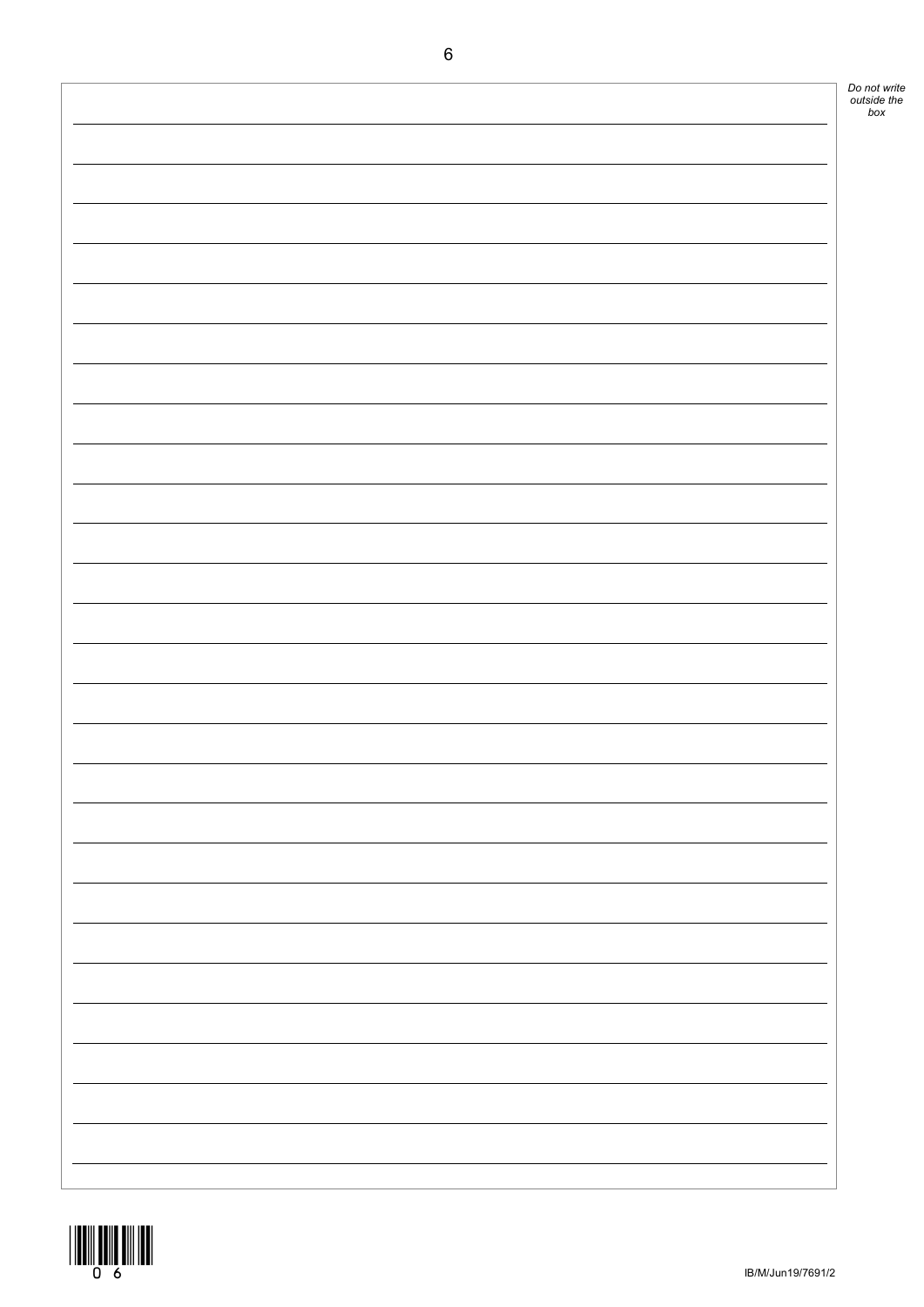

**Turn over ►**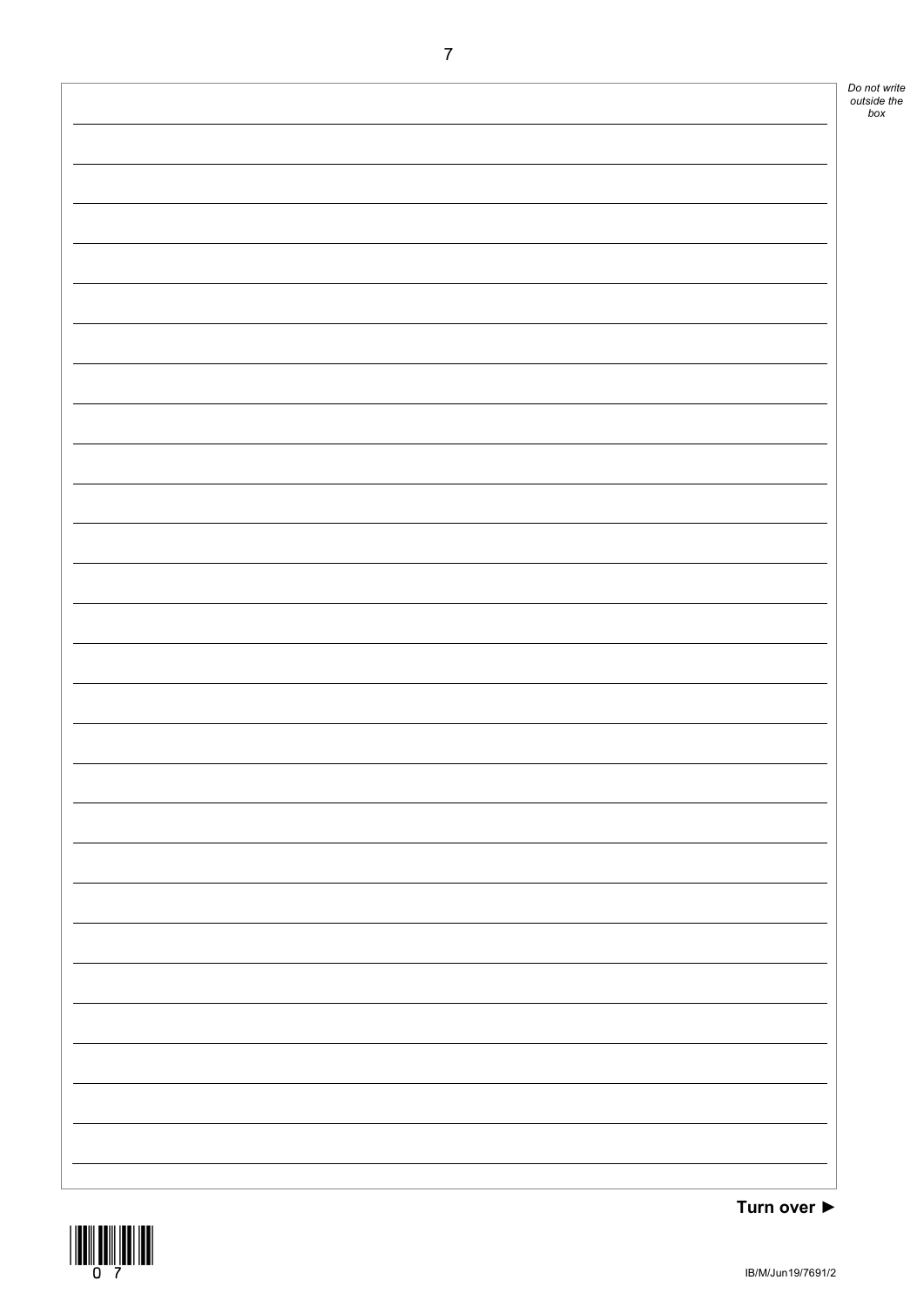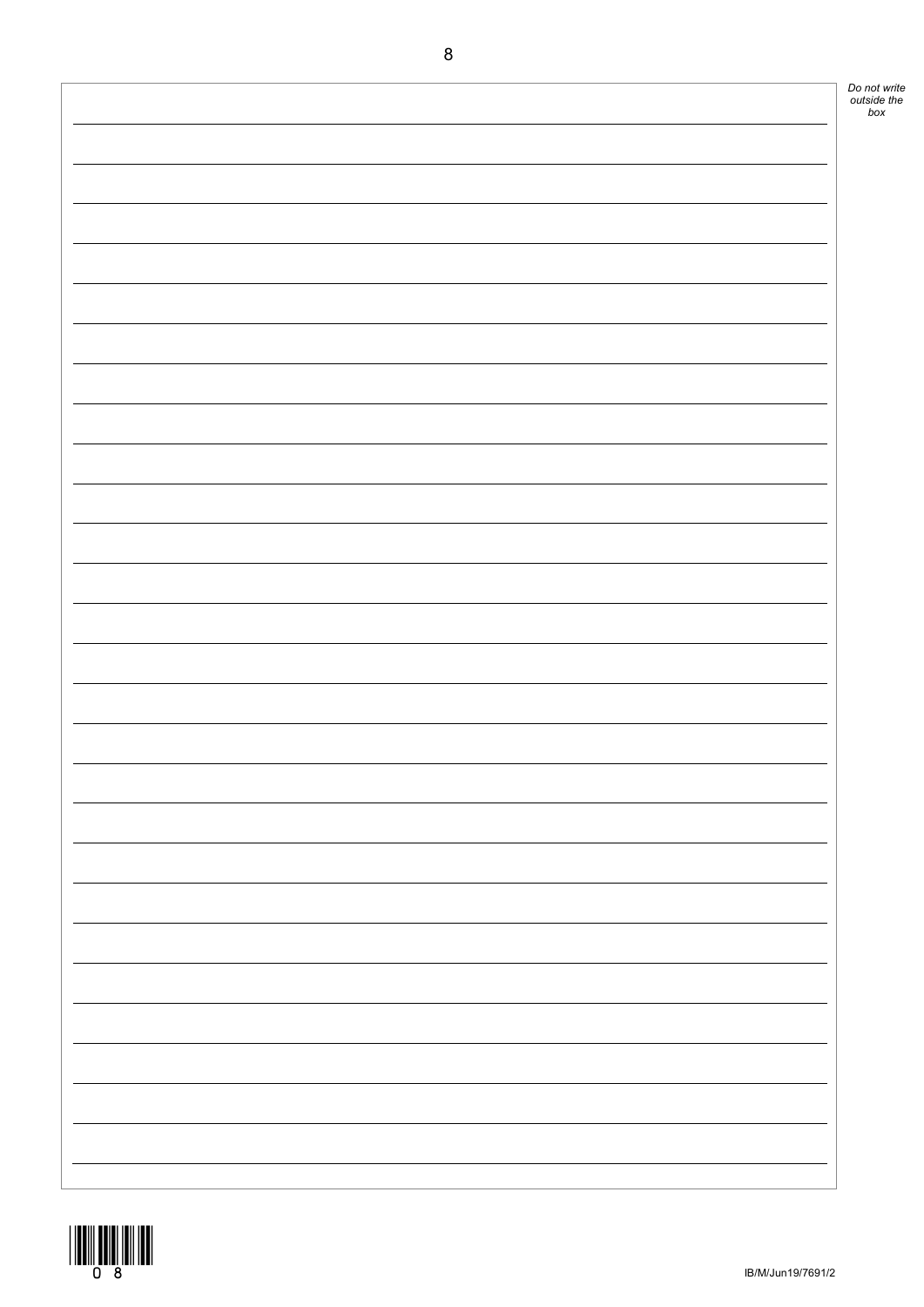

**Turn over ►**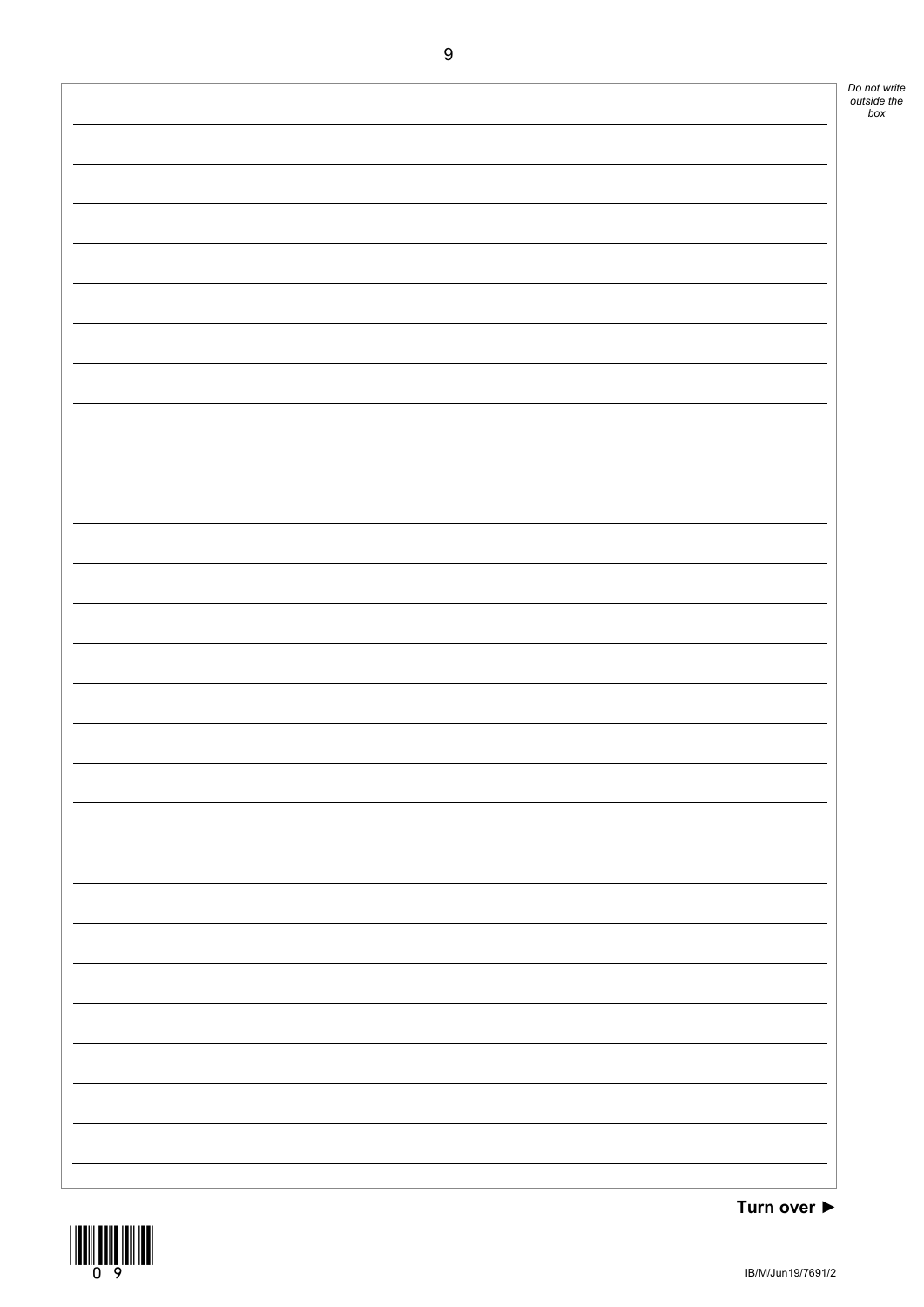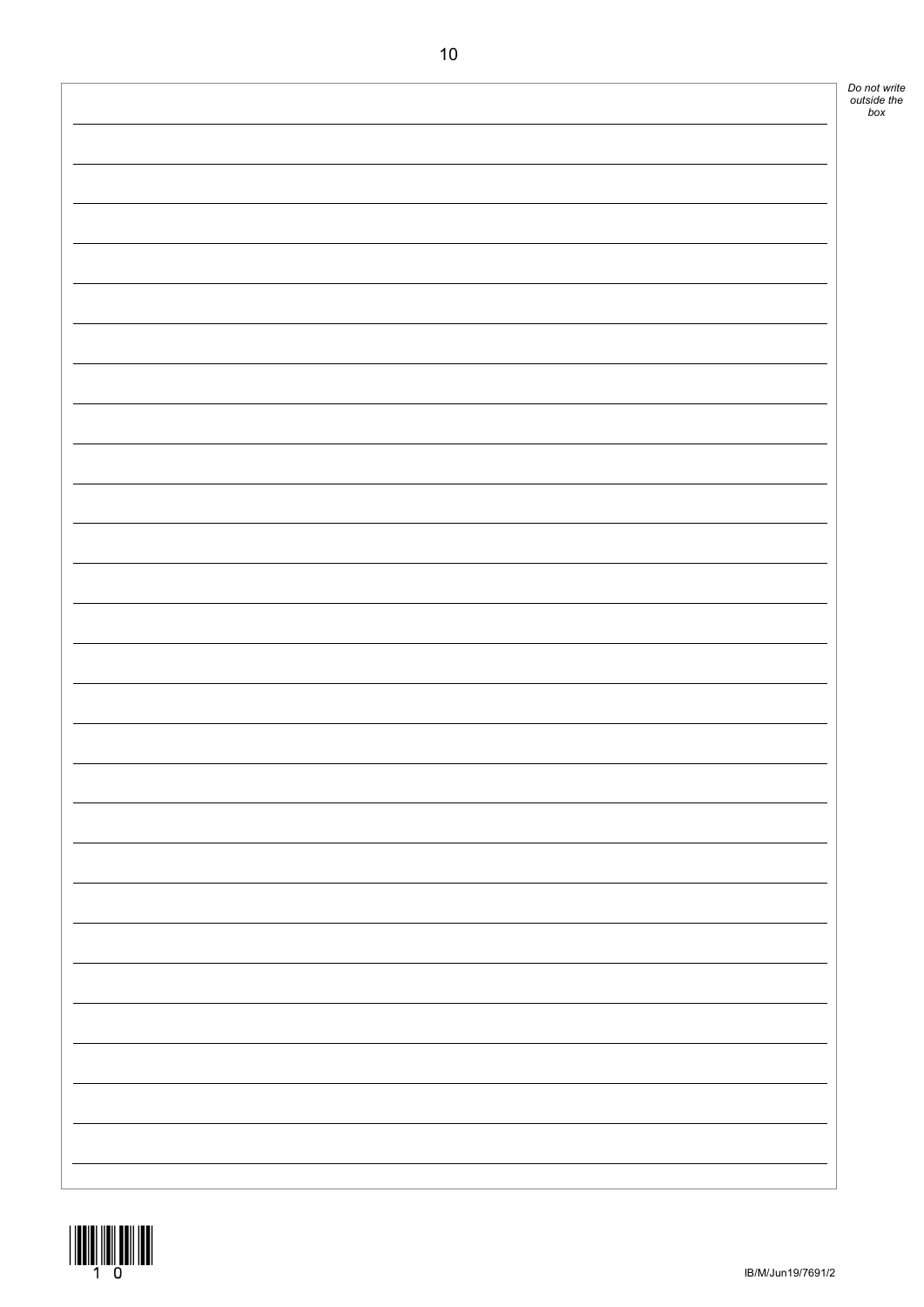